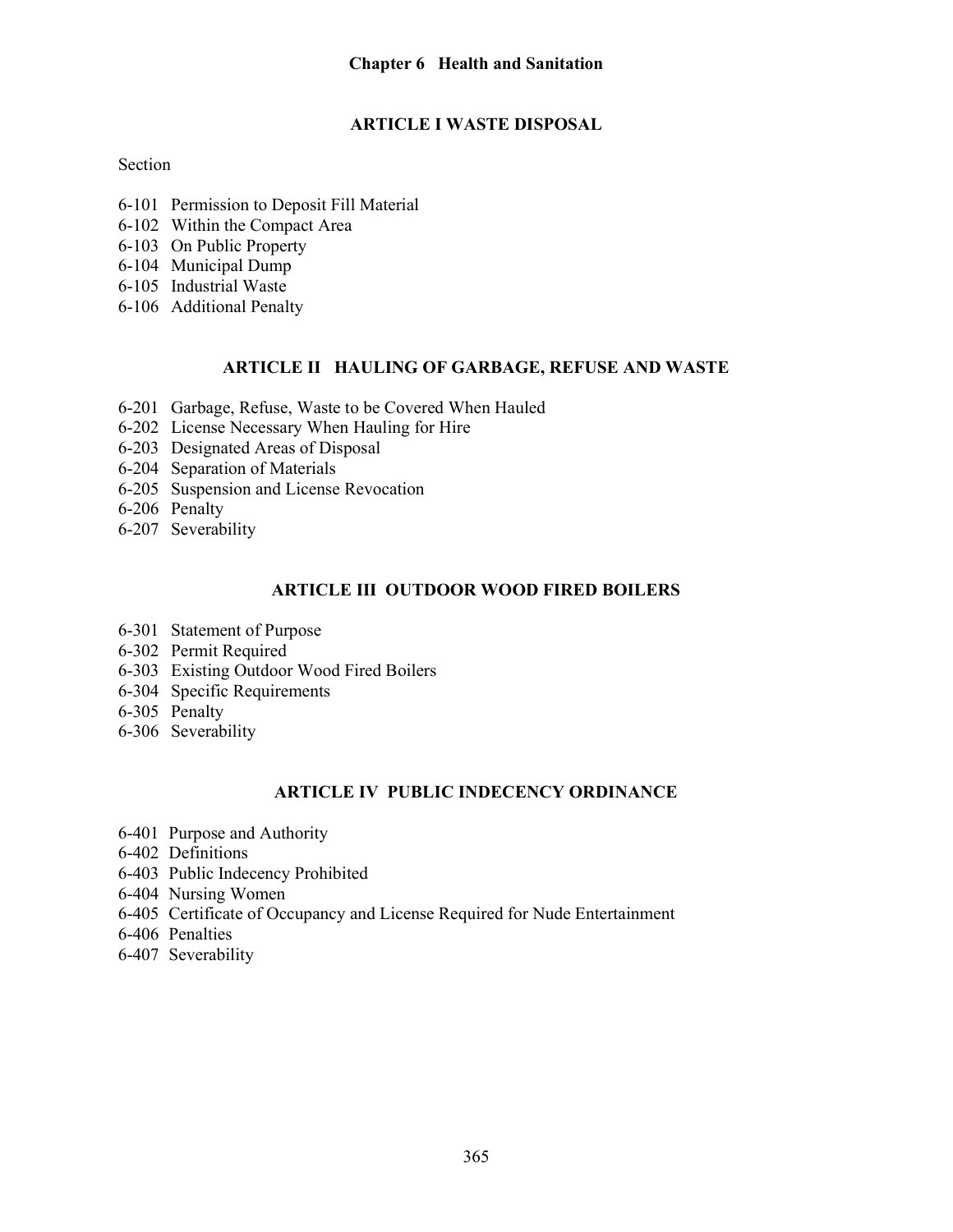### Chapter 6 Health and Sanitation

### ARTICLE I WASTE DISPOSAL

### Sec. 6-101 Permission to Deposit Fill Material

Any person wishing to deposit or cause to be deposited, waste material for the purpose of filling, must first obtain permission from the health officer to maintain a dump and be required at all times to keep the surface in a clean condition. The applicant shall also secure all necessary State permits.

#### Sec. 6-102 Within the Compact Area

 It is unlawful to burn paper, garbage, leaves, clothing material and rubber material within the State Highway Compact Area and within the City of Caribou Compact Area, as designated on the urban zoning map, at any time of day or night.

#### Sec. 6-103 On Public Property

No person shall place, or cause to be placed, wood ashes, boxes or rubbish in any such street, land, public square, or other public place in said City (except that any such material is intended for removal, may stay thereon not over 24 hours, providing said rubbish or trash is properly contained so as not to cause litter.)

#### Sec. 6-104 Municipal Dump

1. Designated areas. Refuse shall be deposited at the Tri-Community Sanitary Landfill only.

#### Sec. 6-105 Industrial Waste

No depositing of industrial wastes shall be allowed without a permit being obtained from the Code Enforcement Officer. No dumping of industrial wastes shall be made in any area except at a dumping place or places designated as such by the Caribou City Council, after review and recommendations by the Caribou Planning Board.

 Any person or firm after notification by the Code Enforcement Officer of any illegal dumping must cease all or any dumping immediately. Any person or firm found in violation of the above shall be subject to a fine of not more than \$1,000 and not less than \$300.00 for each offense. Each day during which a violation occurs shall constitute a separate offense.

#### Sec. 6-106 Additional Penalty

In addition to any other penalties provided in this Article, any person who shall violate any of the provisions of this Article shall be liable to a penalty of from one dollar to one hundred dollars for each offense, to be recovered for the use of the City, by complaint before the Caribou District Court.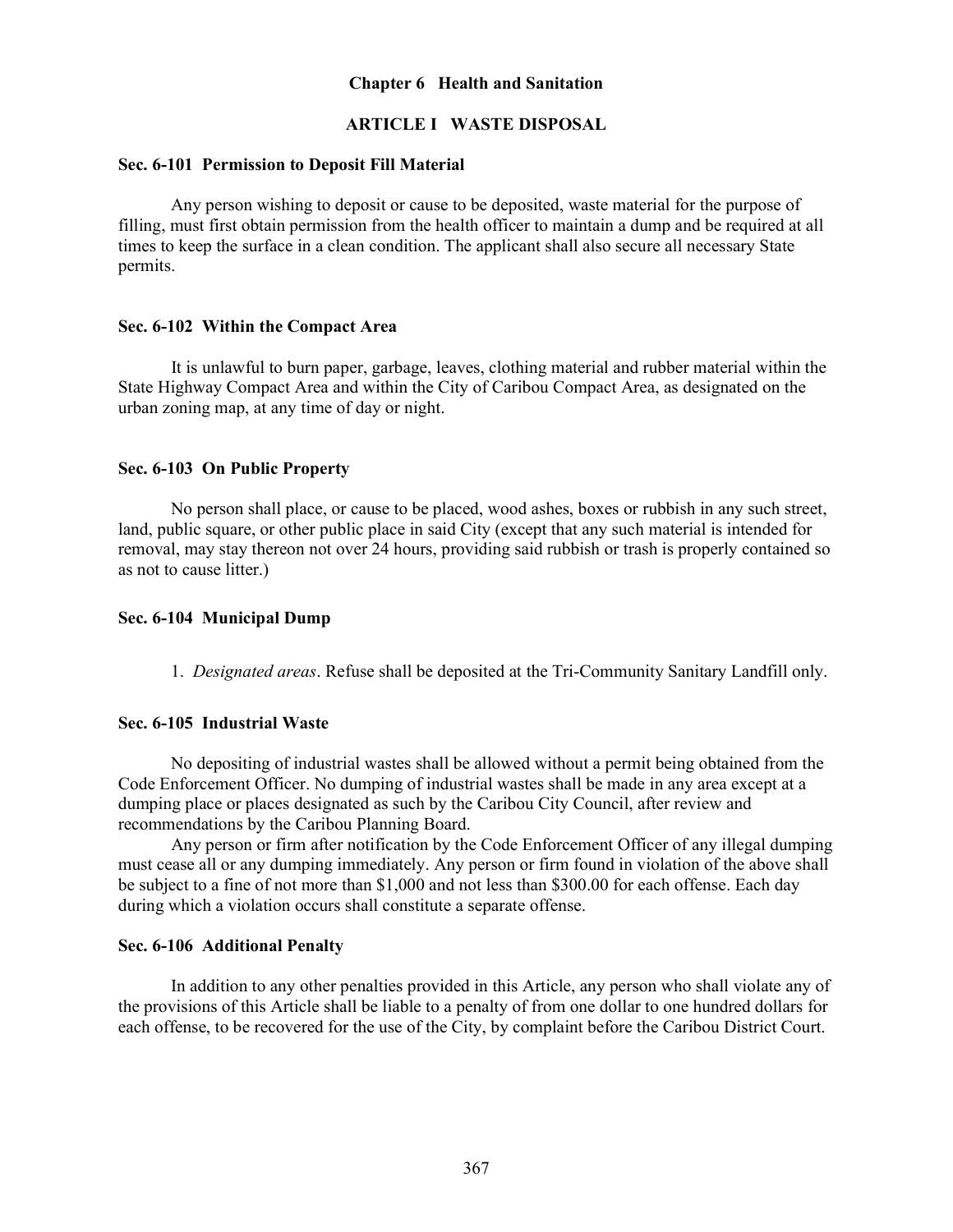Historical Note: Sections 6-101 and 6-106 were formerly Chapter 3 of the 1956 Caribou Code. Section 6-103 was formerly Chapter 8, Article I of the 1956 Code. Section 6-102 was originally adopted as an emergency ordinance on June 21, 1971 (effective July 1, 1971), adding section 111 to Chapter 3; it was amended June 18, 1980. Sections 6-101, 6-104, and 6-105 were adopted or amended June 4, 1980.

State Law References: 38 MRSA § 1304 et seq;30 MRSA § 4102.

l

Cross References: Chapter 13, Article I, Section 13-104(14); Chapter 5, Article XII.

### ARTICLE II HAULING OF GARBAGE, REFUSE, AND WASTE

### Sec. 6-201 Garbage, Refuse, Waste to be Covered When Hauled

No person shall transport waste paper, ashes or other refuse material, except when the material is covered in such a manner that the refuse shall not be strewn along public ways. All persons hauling or transporting waste paper, ashes and other refuse material for pay or hire shall, at all times when hauling such waste paper, ashes or other refuse material, have such waste or refuse material in a completely enclosed vehicle. Such vehicle shall have a box having a front, top, sides and tailgate, which, when closed, shall render the waste or refuse material completely enclosed.

### Sec. 6-202 License Necessary When Hauling For Hire

All persons hauling waste paper, ashes, or other refuse material for hire or pay in the City of Caribou shall secure a license from City Administration for the ability to haul said refuse for which they shall pay to the City Treasurer the sum of \$25.00 per truck used to haul said refuse. Said license holder shall make each vehicle, used to haul such refuse, available for inspection upon request to any police officer of the City of Caribou for adherence to State vehicle inspections laws as amended from time to time.

#### Sec. 6-203 Designated Areas of Disposal

When such a license is issued, such Solid Waste collected within the Township of Caribou shall be deposited at the Tri-Community Landfill in accordance with the rules and regulations as set forth at the time of deposit by the authority of said landfill. Any necessary deposit of materials not accepted by the Tri-Community Landfill shall be as authorized by and in accordance with all State and Federal Laws.

#### Sec. 6-204 Separation of Materials

 Any licensed Solid Waste Collector as condition of it's license shall perform all necessary separation of material as mandated by the terms and conditions set forth in the Tri-Community Recycling & Sanitary Landfill General Rules as amended from time to time.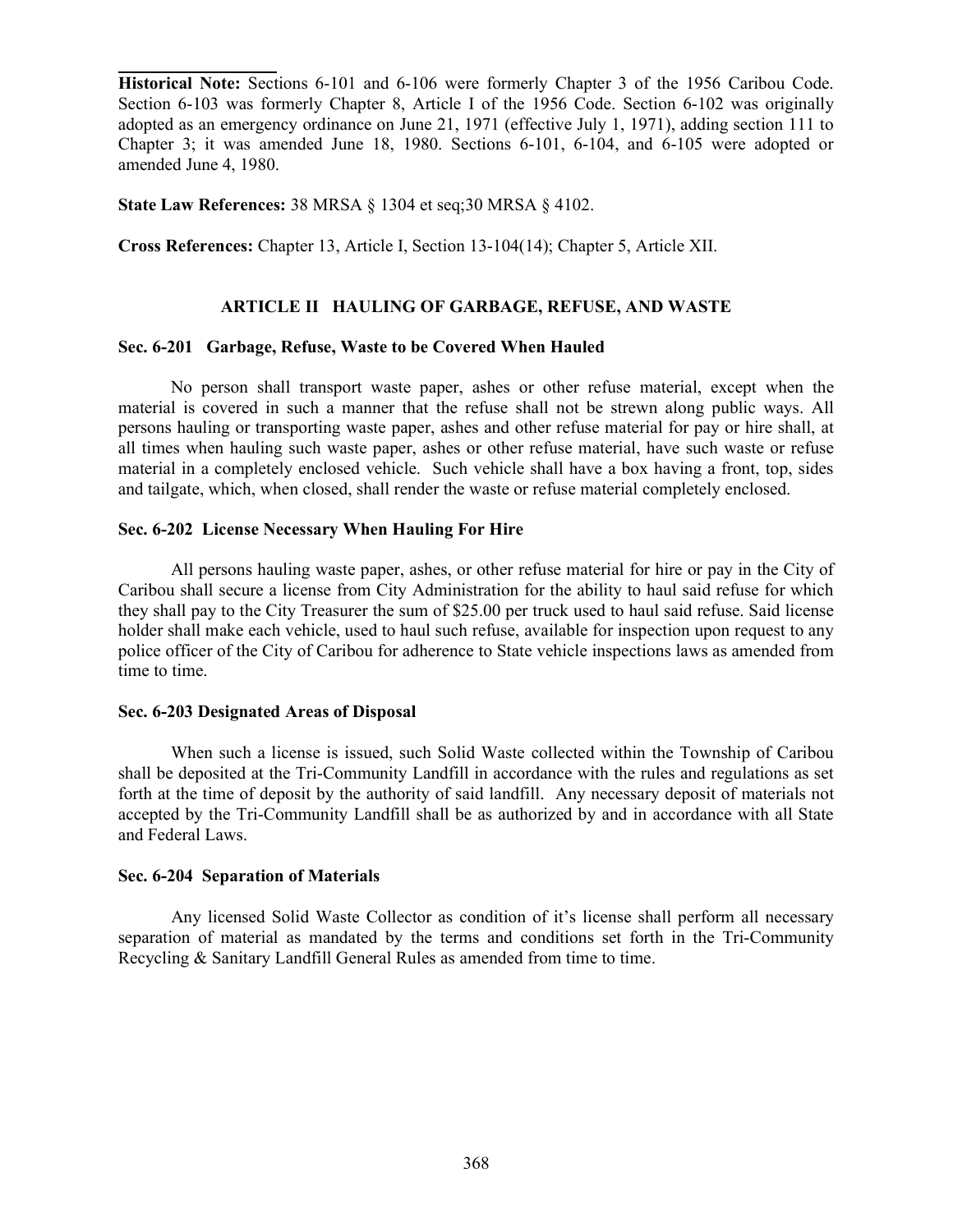### Sec. 6-205 Suspension and License Revocation

 Any licensed Solid Waste Collector who violates any provisions of Chapter 6 of the Caribou Municipal Code may be subject to temporary suspension subject to the opinion of the Code Enforcement Officer. If the Code Enforcement Officer determines the violation(s) to be a serious breech of this Chapter, revocations shall occur.

 The Solid Waste Collector shall have the right to appeal the ruling of the Code Enforcement Officer to the City Council. Such appeal must be filed within two business days after the date of the CEO's ruling. This meeting shall be public and may be subject to a notice of public hearing with a minimum of seven days notice.

 The City Council may affirm the Code Enforcement Officer's ruling and/or penalty, or issue a new ruling, which may include temporary suspension or permanent revocation of the license.

 The City Council may refuse to grant or renew a Solid Waste Collectors License to an applicant based upon past practices or violations of said Collector.

#### Sec. 6-206 Penalty

 Any person, whether owner or agent of any vehicle, who shall violate any of the applicable provisions of this Article, shall be liable to a penalty of up to \$50.00 for each offense, to be recovered for the use of the City upon complaint. Such a levy of monetary fines may be in conjunction with the consideration of ruling of a temporary or permanent revocation of said license.

#### Sec. 6-207 Severability

l

Should any section, paragraph, sentence, clause or phrase of this Ordinance be declared unconstitutional or invalid for any reason, the remainder of said Ordinance shall not be affected thereby.

Historical Note: 1956 Code, Chapter 3, Article 2; as amended June 4, 1980; Chapter 6, Article 2 as amended April 8, 2002; Section 6-202 as amended April 8, 2013; Section 6-202 as amended June 14, 2021.

State Law Reference: 17 MRSA §2261 et seq; 38 MRSA §1301 et seq.; Sec 6-203 Reference: 38 MRSA §1304-B et seq.; Sec 6-206 Reference: 17 MRSA §2261 et seq.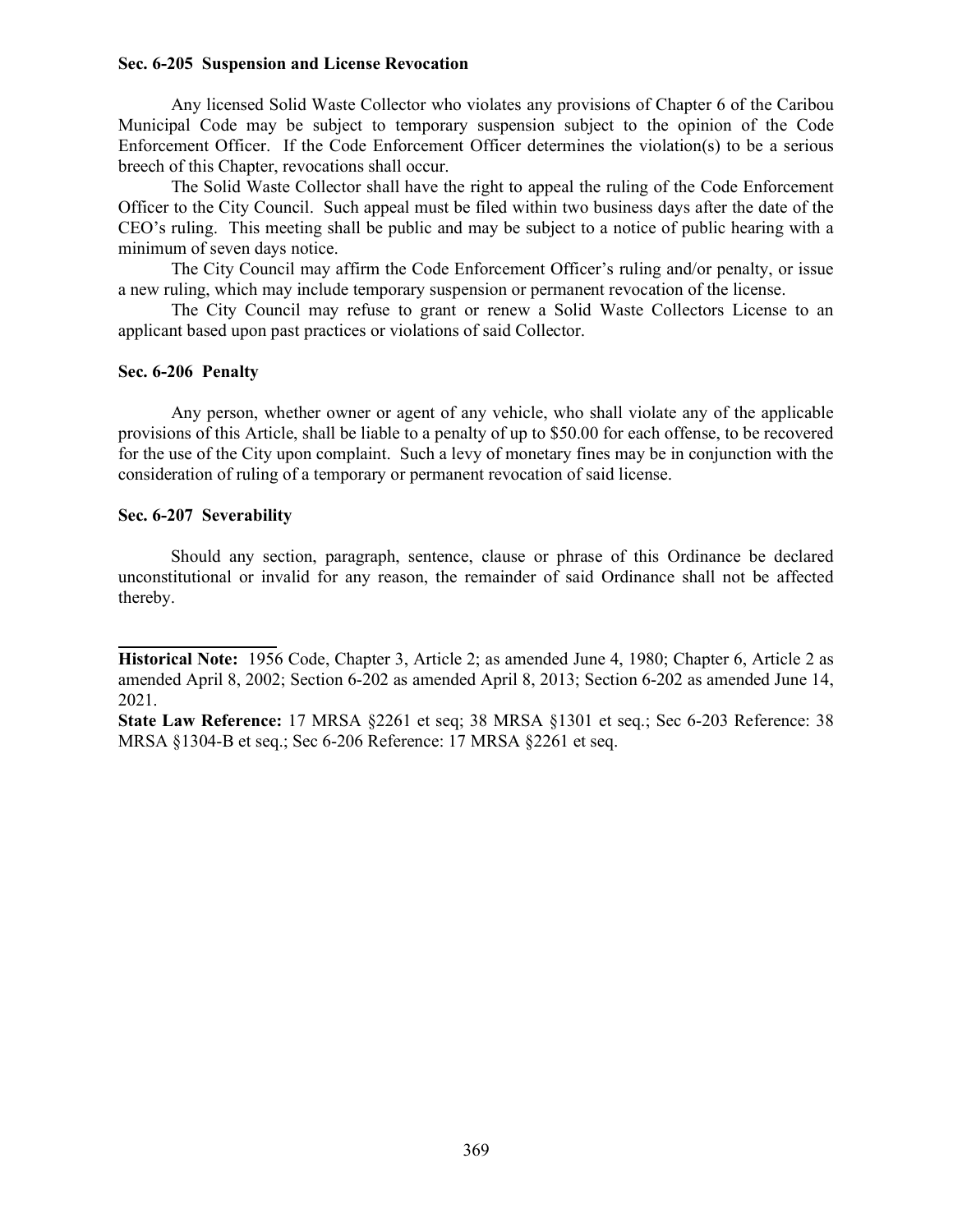### ARTICLE III OUTDOOR WOOD FIRED BOILERS

### Sec. 6-301 Statement of Purpose

 The purpose of this ordinance is to ensure that outdoor wood fired boilers are operated in a manner that limit particulate discharges, do not create a nuisance to neighbors, and protect members of the community from harmful levels of smoke and other emissions.

 Definition: Any equipment, device or apparatus, or any part thereof, which is installed, or situated outdoors for the primary purpose of combustion of fuel to produce heat or energy used as a component of a heating system providing heat for any interior space or exterior use.

#### Sec. 6-302 Permit Required

 No person shall install, use, or maintain an outdoor wood fired boiler within the R-1, R-2, R2A, RC-2, C1, C2 or H-1 Zones as defined by the Caribou Zoning Map. The installation of outdoor wood fired boilers shall only be allowed in the R-3, R-4, I-1 & I-2 Zones as defined on the Caribou Zoning map.

No outdoor wood fired boiler shall be installed within 150 feet of a property line.

No outdoor wood fired boiler shall be installed within 50 feet of any structure.

 No installation shall be allowed without first obtaining a permit from the Code Enforcement Officer. Application for such permit shall be made to the Code Enforcement Officer on forms provided. All installations must comply with state, federal regulations and manufacturer's installation instructions. All permit applications must include a copy of the manufacturer's installation instructions. The permit fee shall be \$100.00

#### Sec. 6-303 Existing Outdoor Wood Fired Boilers

 Any outdoor wood fired boiler in existence, installed, and operating or operable on the effective date of this ordinance shall be allowed to remain provided that the owner registers the outdoor wood fired boiler within 60 days of the effective date of this ordinance with the Code Enforcement Officer. There is no fee to register an existing outdoor wood fired boiler.

 Any outdoor wood fired boiler found to be located within Caribou after the 60 day registration period that is not registered may be ordered to be removed from Caribou by the City Council.

 Any outdoor wood fired boiler not located in the R-3, R-4, I-1 or I-2 zones may not be replaced when found to be unsafe or beyond repair by the Code Enforcement Officer or a Maine licensed mechanical engineer.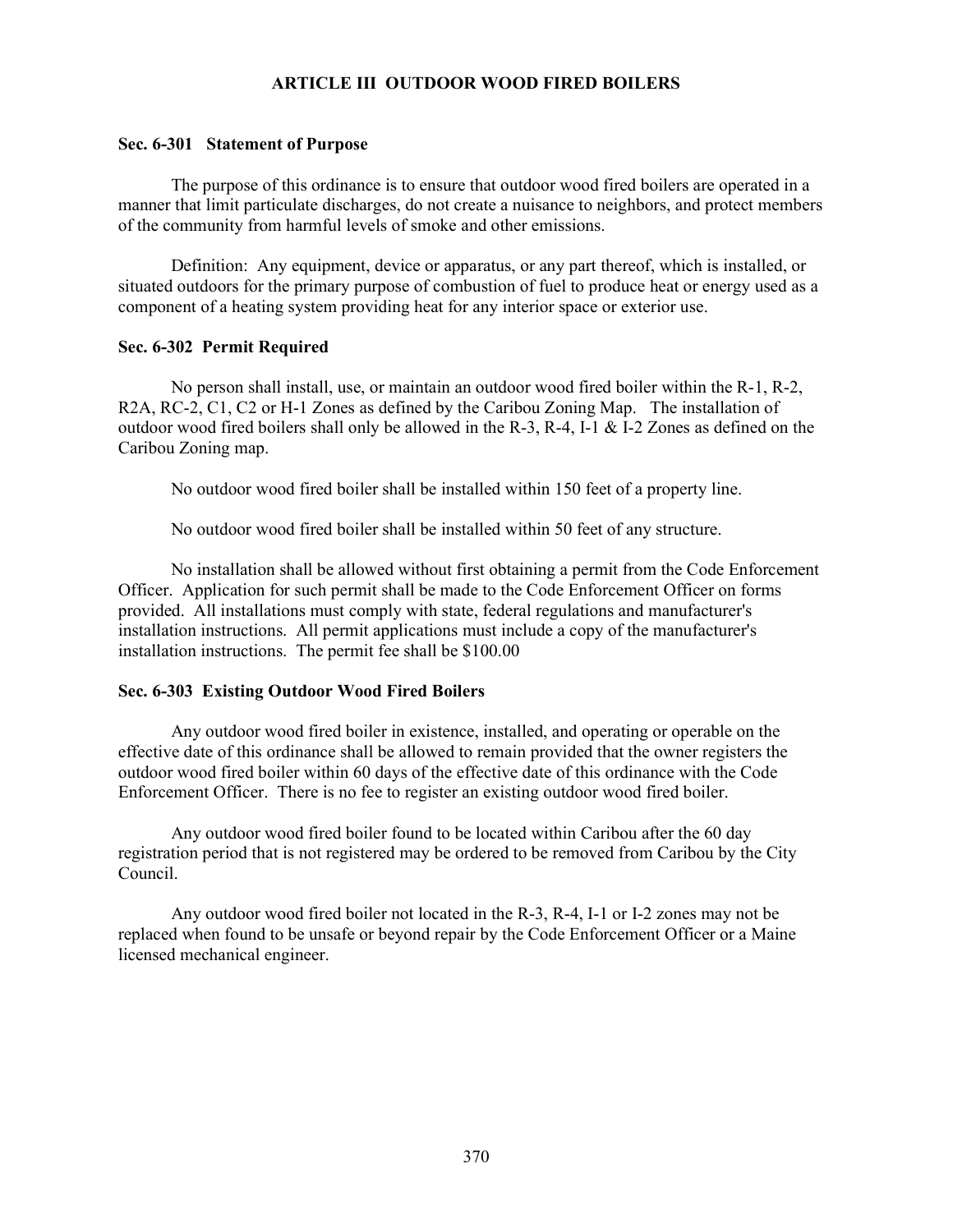### 6-304 Specific Requirements

 Only dry seasoned firewood and untreated lumber are permitted to be burned in an outdoor wood fired boiler. Burning of any and all other materials in an outdoor wood fired boiler is prohibited.

 Particulate discharges shall be no greater than 27.4 grams per 100,000 British Thermal Units per hour (BTU/h) as rated by a certified testing laboratory for outdoor wood fired boilers. Should the U.S. Environmental Protection Agency (EPA) or the Maine Department of Environmental Protection (DEP) adopt a stricter emissions standard, that stricter standard shall be automatically considered as adopted by this Code. The outdoor wood fired boiler shall be required to display a listing plate on the unit that certifies that the unit is in compliance with the appropriate emissions standard, as determined by a qualified testing facility using appropriate and applicable Underwriter Laboratories standards.

## 6-305 Penalty

 Any person, owner or operator of an outdoor wood fired boiler found to be in violation of this ordinance may be charged and a civil action may be brought against them. Anyone violating this ordinance may prosecuted pursuant to MRSA, Title 30-A, §4452. A minimum fine of \$100.00 up to \$2,500.00 for each offense per day plus legal fees and court costs will be requested by the City of Caribou.

## 6-306 Severability

 Should any section, paragraph, sentence, clause or phrase of this ordinance be declared unconstitutional or invalid for any reason, the remainder of said ordinance shall not be affected thereby.

l Historical Note: Chapter 6, Article III was adopted on February 26, 2007.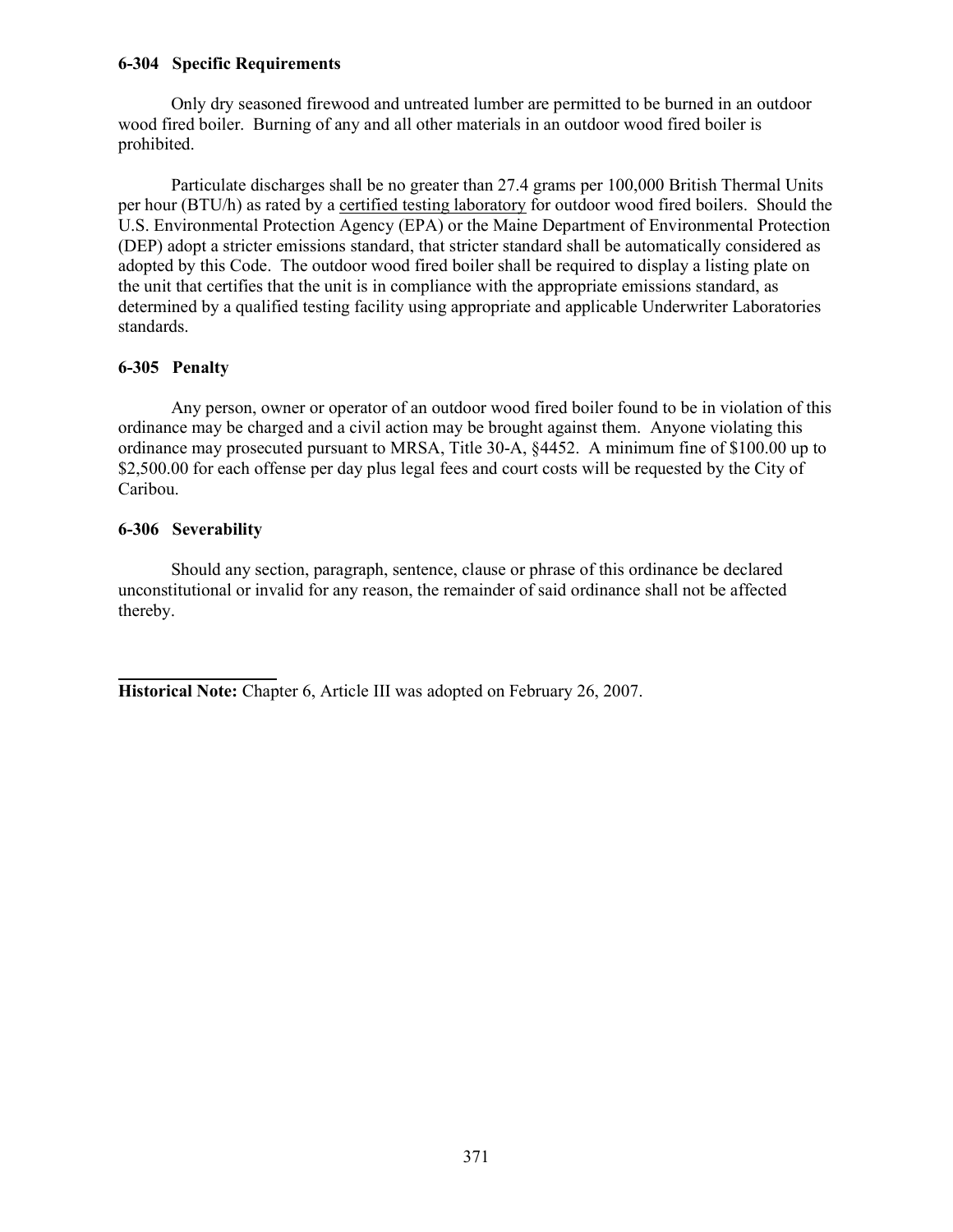## Chapter 6 Health and Sanitation

## Article IV

## PUBLIC INDECENCY ORDINANCE

## Sec. 6-401 Purpose and Authority

To prohibit certain acts of commercial exploitation of human sexuality within the City of Caribou in order to reduce the likelihood of criminal activity, moral degradation, sexually transmitted diseases, and disturbances of the peace and good order of the community which may occur when such commercial exploitation is permitted in such places, and to protect the health, safety, welfare and morals of the community by using the government's recognized and traditional enforcement power to protect societal order, morality, and physical and emotional health in public places without infringing on protected First Amendment rights.

This ordinance is enacted pursuant to municipal home rule authority, Title 30-A.M.R.S.A. 3001.

## Sec. 6-402 Definitions

For the purpose of this Ordinance, the following definitions apply:

"Adult Entertainment Facility" means a public or private establishment, with or without a liquor license, featuring nudity, strippers or similar entertainers for observation of by patrons.

"Nudity" means the showing of the human male or female genitals, pubic area, or buttocks with less than a fully opaque covering, the showing of the female breast with less than a full opaque covering of any part of the nipple, or the showing of the covered male genitals in a discernibly turgid state.

"Public Indecency" means the knowing or intentional commission of a "Sexual Act", "Sexual Contact", "Sexual Touching" or "Nudity" in a public place.

"Public Place" means all outdoor places owned by or open to the general public, and all buildings and enclosed places owned by or open to the general public, including but not limited to commercial or business establishments, taverns, restaurants, clubs, theaters, dance halls, public ways, schools, government owned facilities, and the lobbies, hallways, and basement portions of apartment houses, hotels, motels, public buildings and transportation terminals.

"Sexual Act" means: (1) Any act between 2 persons involving direct physical contact between the genitals of one and the mouth or anus of the other, or direct physical contact between the genitals of one and the genitals of the other; (2) Any act between a person and an animal being used by another person which act involves direct physical contact between the genitals of one and the mouth or anus of the other, or direct physical contact between the genitals of one and the genitals of the other; or (3) Any act involving direct physical contact between the genitals or anus of one and an instrument or device manipulated by another person when that act is done for the purpose of arousing or gratifying sexual desire or for the purpose of causing bodily injury or offensive physical contact. A sexual act may be proved without allegation or proof of penetration.

 "Sexual Contact" means any touching of the genitals or anus, directly or through clothing, other than as would constitute a sexual act, for the purpose of arousing or gratifying sexual desire or for the purpose of causing bodily injury or offensive physical contact.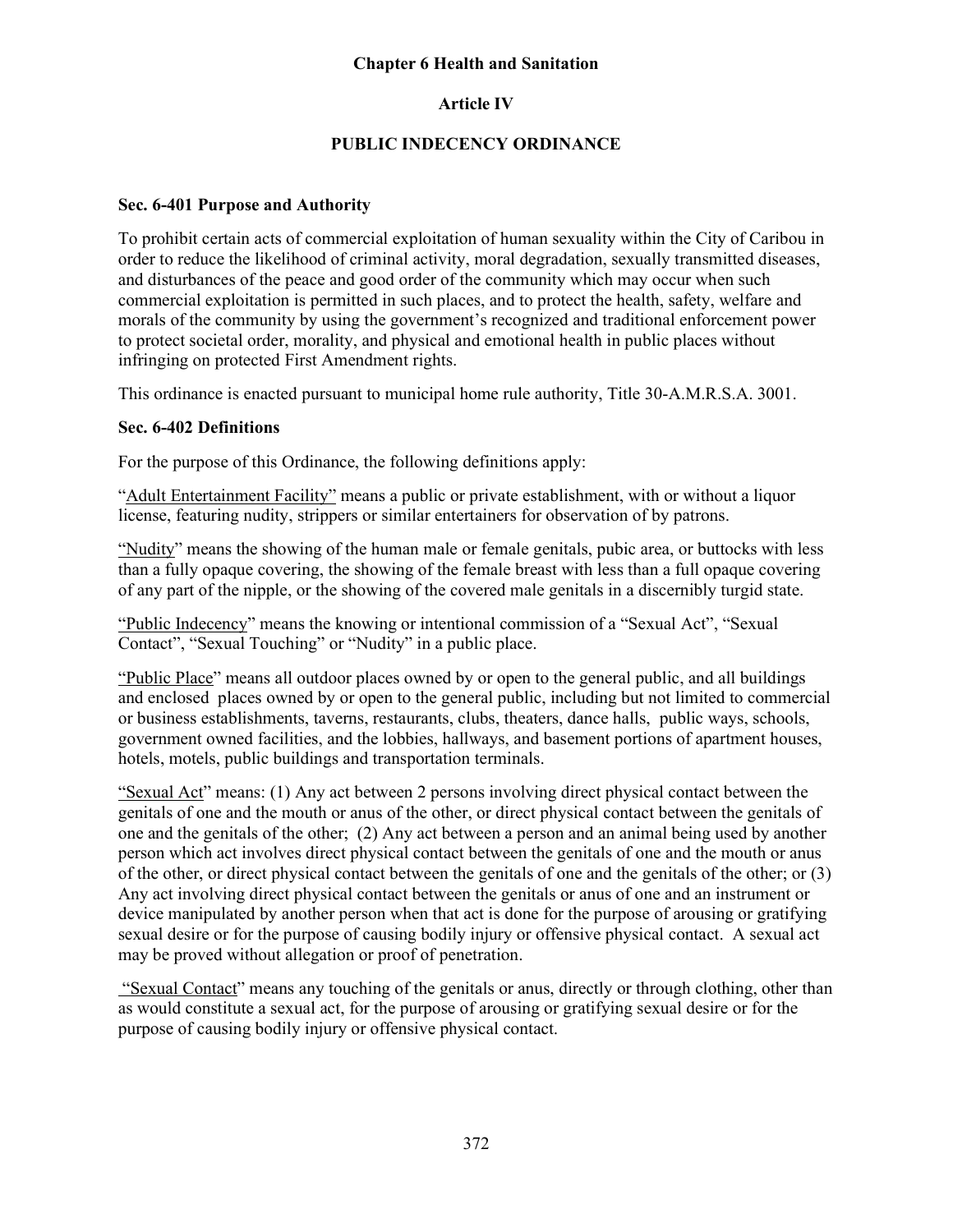"Sexual Touching" means any touching of the breasts, buttocks, groin or inner thigh, directly or through clothing, for the purpose of arousing or gratifying sexual desire.

# Sec. 6-403 Public Indecency Prohibited

Engaging in public indecency is prohibited.

Engaging in or encouraging or permitting another person to engage in an act or acts of public indecency by the person who or entity which owns, leases or otherwise controls a premises on which the act or acts of public indecency occurs is also prohibited.

# Sec. 6-404 Nursing Women

Notwithstanding any City ordinance to the contrary, this ordinance shall not prohibit, or be interpreted or construed to prohibit or regulate, women from nursing or breast-feeding a child under two (2) years of age in public or private.

# Sec. 6-405 Certificate of Occupancy and License Required for Nude Entertainment

1. No commercial or private establishment within the City of Caribou shall operate an Adult Entertainment Facility without first obtaining a license from the City Clerk and a Certificate of Occupancy from the Code Enforcement Officer. The procedural requirements to obtain a License and Certificate of Occupancy shall be as required in this section and in Sections 13-300 through 13- 307 for Site Design Review by the Planning Board. Applications for Site design Review may be obtained from the Code Enforcement Office at City Hall.

2. No License or Certificate of Occupancy shall be granted for an Adult Entertainment Facility unless the premises concerned is located in a commercial C-1 or C-2, industrial I-1 or I-2, residentialcommercial RC-2, or the rural R-3 zone.

3. Set Back: No License or Certificate of Occupancy shall be granted for an Adult Entertainment Facility if the premise concerned is located within 1000 feet of a public or private school, day care facility, public playground, public park, place of worship or residential dwelling unit.

4. No License or Certificate of Occupancy shall be granted for an Adult Entertainment Facility unless the premises concerned is equipped with changing rooms and toilet facilities for the performers separate from any area accessible by the public.

5. Neither nudity nor nude dancing shall be permitted in any Adult Entertainment Facility. Any exotic dancers or strippers or similar performers shall at a minimum wear a G-string and pasties covering all of the nipple area. No dancers, performers, employees of an Adult Entertainment Facility shall fondle, caress any patron or client. No patrons or clients shall fondle or caress any dancers, performers or employees of an Adult Entertainment Facility.

6. No License or Certificate of Occupancy shall be granted for an Adult Entertainment Facility unless the premises concerned is in complete compliance with the current Life Safety, Plumbing, Electrical, Building and Zoning Codes.

7. The License and Certificate of Occupancy shall expire one (1) year after the date of issuance thereof, unless terminated, suspended, or revoked prior thereto by the City Council for violation of any part of this ordinance, after hearing by the city Council with reasonable written notice to the applicant, given ten (10 ) days prior to the hearing date.